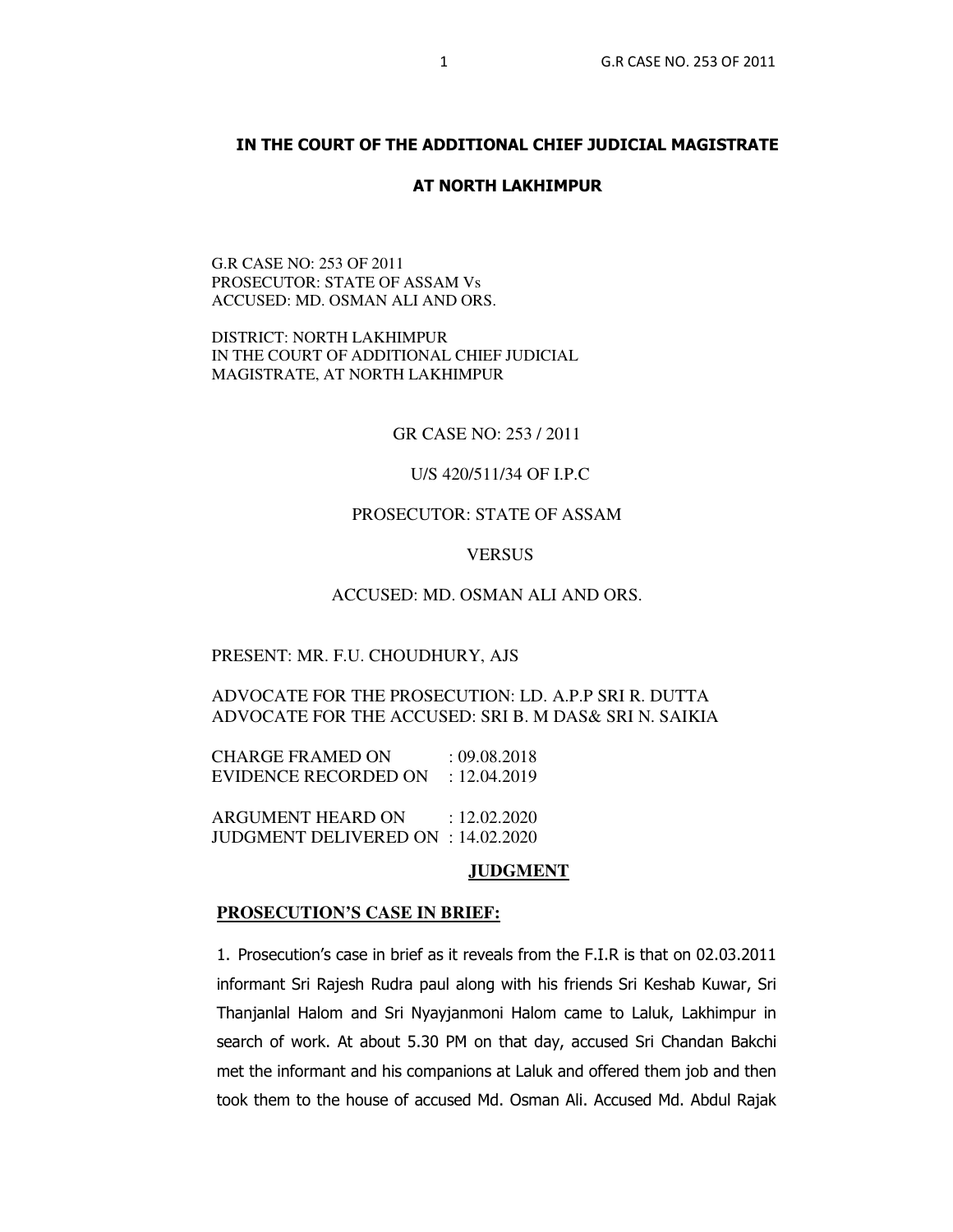was also present in the house of accused Osman Ali. Thereafter, all the three accused persons tried to take money from the informant and his companions by making false representation and committing fraud upon them. However, police came there in the meantime and recovered the informant along with his above named companions. The informant thereafter lodged an FIR about the occurrence before the O/C of Laluk police station.

2. On receipt of the F.I.R, a case was registered being numbered as Laluk P.S Case No. 28/11 and after investigation I.O of the case submitted charge sheet against accused persons Sri Chandan Bakchi, Md. Abdul Rajak and Md. Osman Ali for the offence punishable u/s 420/511/34 of IPC.Thereafter, process was issued to all the three accused persons in response to which accused Md. Osman Ali and Abdul Rajak appeared. However, accused Chandan Bakchi remained absent without any step due to which this case was filed against him vide order dated 11.10.2017. Copies of relevant documents were furnished to the rest two accused persons u/s 207 CrPC. Considering the relevant documents and hearing both the parties, charge was framed in writing against accused Md. Abdul Rajak and Md. Osman Ali for the offence punishable u/s 420/511/34 of IPC in separate form. The charges are then read over and explained to the accused persons to which they pleaded not guilty and stood to face the trial.

 3. The prosecution in support of its case examined one witness, whereas the defence did not examined any witness. Finding no incriminating materials against the accused persons their cross-examination u/s 313 of CrPC was dispensed with. I have heard the learned counsel for both the parties.

4. Upon hearing and on perusal of record I have framed the following points for determination-

### 5.**POINTS FOR DETERMINATION:**

(i) Whether the accused persons on 02.03.2011 at about 5.00 PM at Nadikagaon under Laluk police station, in furtherance of their common intention, attempted to cheat informant Sri Rajesh Rudra paul and his above named companions, and in such attempt the accused persons took the informant and his companions to Nadika village and dishonestly made false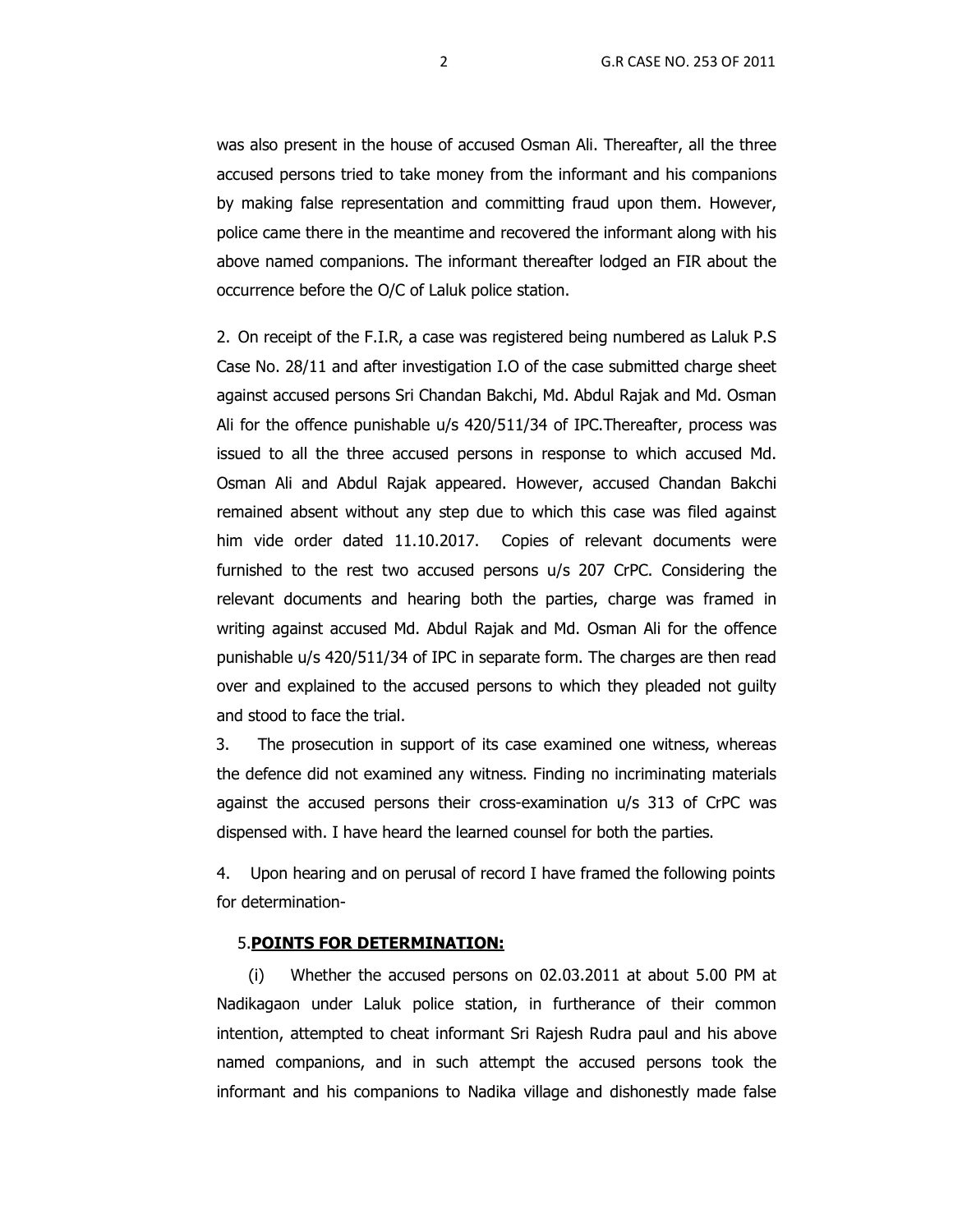promise to provide job to the informant and his companions, and thereby committed an offence punishable u/s 420/511/34 of IPC?

## **DISCUSSION OF EVIDENCE, DECISION AND REASONS THEREOF:**

6. As regards the aforesaid point for determination, PW-1 Md. Siddique Ali in his evidence-in-chief has stated that he do not know the informant. He also do not know accused Chandan Bakchi, but he knows other two co-accused. He do not know anything about the occurrence of this case.

7. From the statements made by PW-1 as narrated above, it is clear that the PW-1 do not have any knowledge about the occurrence of this case due to which he has not deposed anything to support the case of prosecution. As such, it is clear that there is nothing in the evidence of PW-1 which can show that the accused persons have attempted to cheat the informant at the time of alleged occurrence. Therefore, it is clear that the PW-1 examined by prosecution has not deposed any incriminating materials and has failed to prove the case of prosecution as alleged in the FIR.

8. Before parting with the discussion, I deem it fit to mention here that the informant and his above named three companions were summoned several times to appear before this court but they did not appeared to depose evidence. Ultimately, bailable warrant of arrest were issued against them but their attendance could not be procured as the warrants same were returned unexecuted with report that the witnesses are not traceable in the given address as they are out of station in connection with their work. On the basis of aforesaid reports, and keeping in view the fact that this case is a very old pending one, the evidence of informant and his above named three companions was dispensed with vide order dated 17.07.2019 and 02.01.2020 passed in this case.

DECISION: Point no.1, 2, & 3 are therefore decided in the negative and goes against the prosecution.

### **ORDER**

10. In view of the discussion made above and the decision reached in the foregoing point for determination, it is held that the witness examined by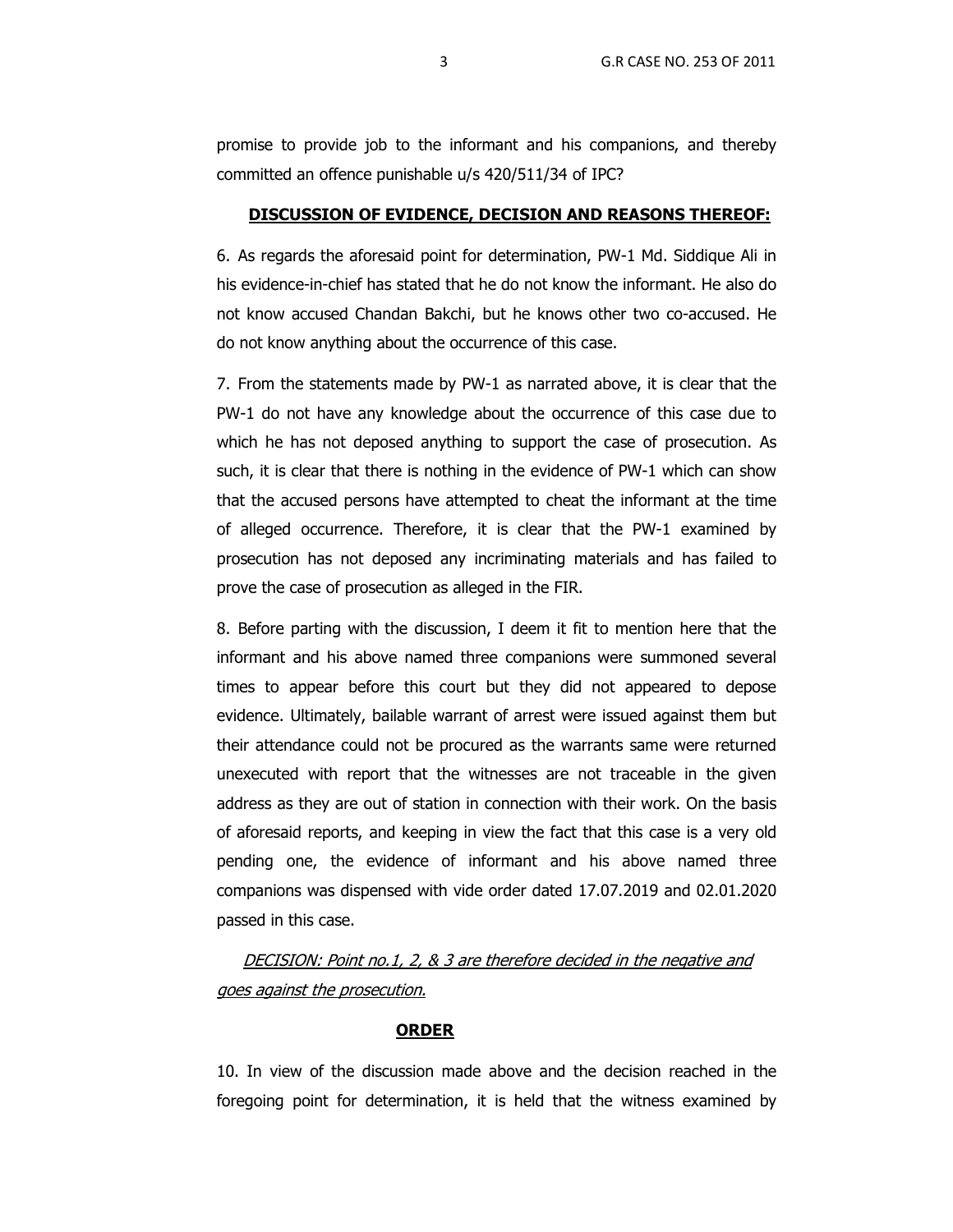prosecution has failed to prove that accused Md. Osman Ali and Abdul Rajak have committed the offences punishable under section 420/511/34of I.P.C as alleged, and as such, the above named two accused persons are acquitted of the charges under section 420/511/34 of I.P.C and they be set at liberty forthwith.

The bail bond of the accused persons shall remain in force for another six months from today.

This judgment is given under my hand, and seal of this court on this the 14<sup>th</sup> day of February, 2020.

The case is disposed of on contest.

 F.U. Choudhury Additional Chief Judicial Magistrate North Lakhimpur